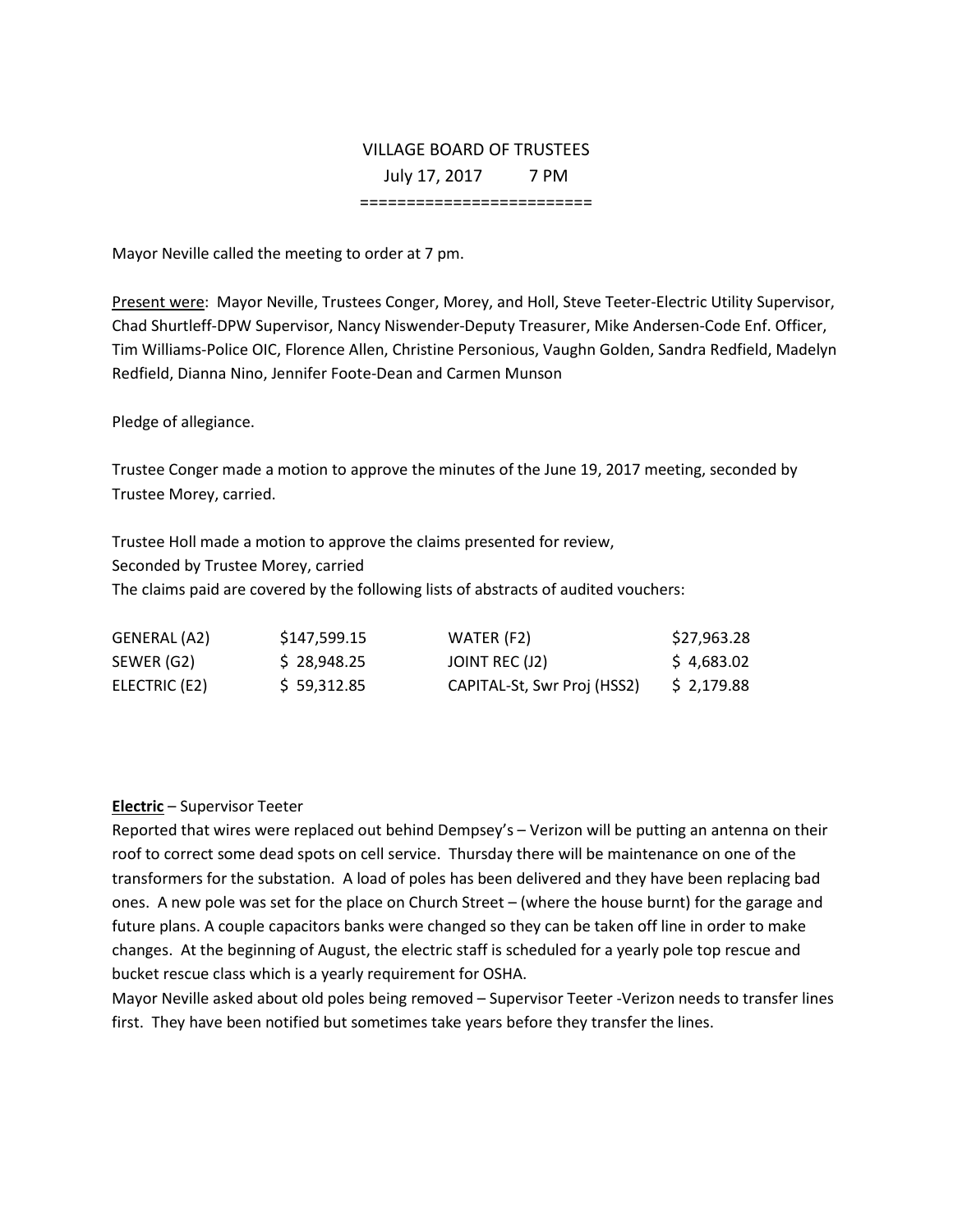**Dept. of Public Works** – Supervisor Shurtleff reported that they have been working on a couple of catch basins and curbs on Linderman Ave, still working on the road but will wait for a few of the items to utilize the equipment once the West South St project begins. A ditch project on Barrows Street – dug out and removed a lot of brush. We finished the grade work at 218 W. Cortland St., filled the hole in topsoil and grass seed. Next stage will be the sidewalks. We have been in contact with current owner of the property to determine who will do the work. Dug out and repaired Main St and Spring Street intersection, removed brick, added subbase & gravel and JW Stanley helped out with some of the paving. We have been working on some minor flooding issues around the village. Park seems to be going well. Memorial park sign has been fixed up by some of the summer help and the Girl Scouts. Water samplings have been good. Lead and copper results will be coming in next month.

**Code Enforcement** – Code Enf. Officer Andersen reported that he has sent out a few mowing notices, 24 letters in regards to junk vehicles, 15-16 of these have been removed or stored. Bay Horse building has been completed and will be adding on a couple new people. An apartment at 133 Cayuga St was condemned. There is a conflict between the landlord and tenant that will be going to court. The house on West Cortland St. was redone – new tenants have moved in. Marks Pizza is all moved in to their new location at the bowling alley. There are 2 trainings coming up in the next couple of weeks. Code Enf. Officer Andersen shared his opinion on the sidewalk policy – Village should select a few bad ones, give 30 days and give them the discount of 33%. If not done, village does and bills owner.

**Police** – Lt. Williams reported that the Dept. has responded to 1174 incidents to date. We are continuing to work on policy reviews and implementing accreditation standards. Main St camera upgrades to be done tomorrow. New cameras - one on the NE corner facing the businesses and Main St. and one near the bank. We received a \$1,100 grant for protective equipment and have made purchases and have submitted the paperwork. Officers will be on hand to patrol on Saturday for the Vietnam Veterans Memorial ride.

# **Public Comments:**

Florence Allen & Christine Personious – Groton Olde Home Days update.

This was moved to the last week in August. Maps to show location of events were handed out, a lot of events going on, Carnival (Playland Amusements), crafts, Wild West Town from Greene will be here all 3 days (and overnight) and they will be staying in tents on the Expressmart lot from the pine tree to Main. The carnival will be from the pine tree back. The carnival will shut down at night and the staff working the carnival will be bussed back to Auburn. The Fire Department will be preparing the food at the American Legion and there will also be bands there as well. All events are free with the exception of the rides at the carnival and the jump around houses. A donation letter is included as well.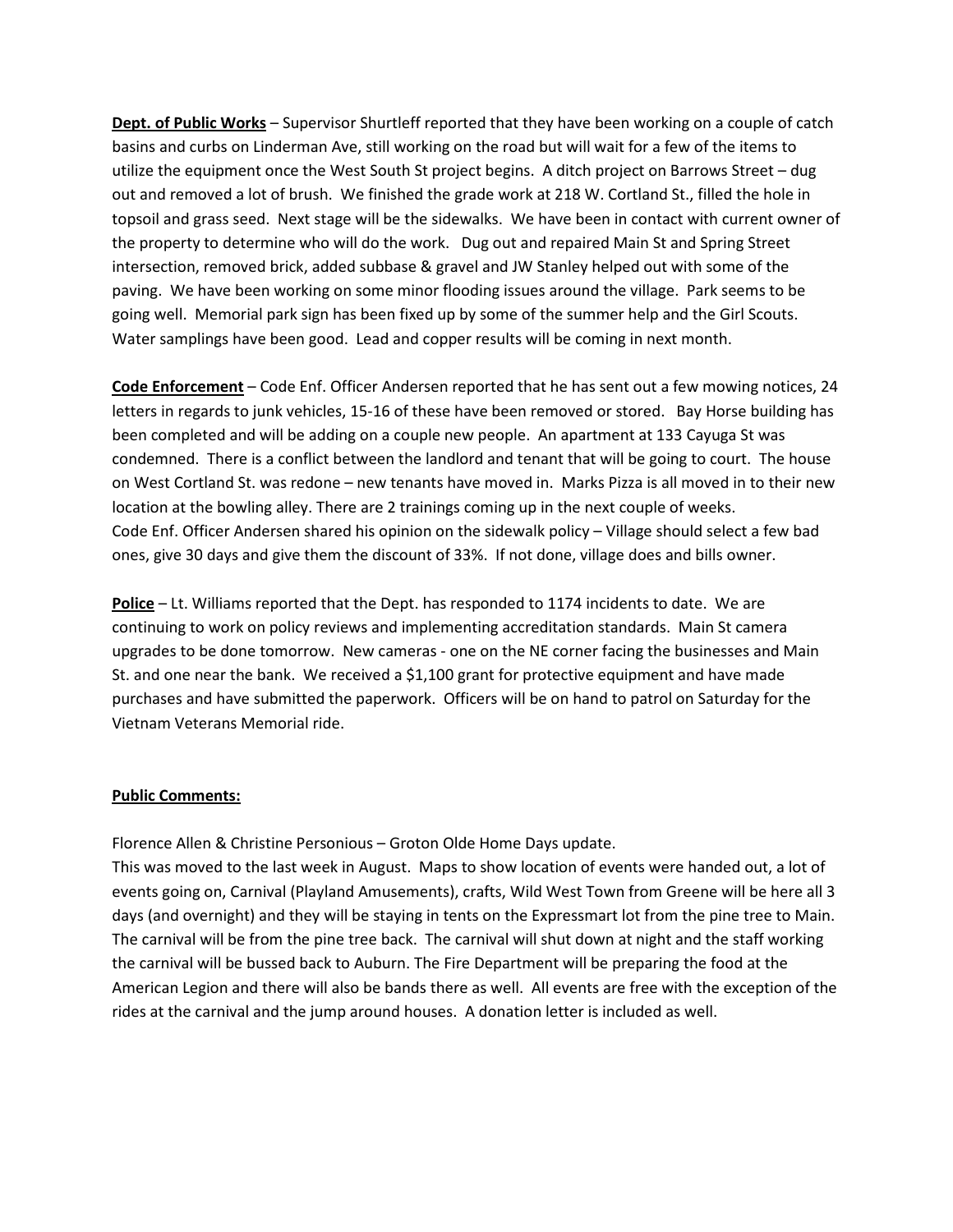## Jennifer Dean-Foote

Free Community Night known as National Night Out is Tuesday August 1 at the park, this is our 3<sup>rd</sup> year. This is our community service project. We would like to thank the Village for their support in sponsoring the Girl Scouts in applying for the Tompkins County Celebrations grant and have received \$700. This helped so we did not have to scale back on anything. We are so excited the park looks fabulous. Madelyn & Dianna reported – We will be providing pizza, hot dogs, popcorn root beer floats & more. The Physics Bus will be there, DJ Kelly, Cayuga Nature Center with a traveling animal program. We have asked the police department and the fire department to join us. The pool will be open and volleyball, lawn games, crafts and other activities. We are hoping to have some vehicles- fire trucks and other vehicles.

Carmen Munson – 111 Blanchard Heights. She came in to make the Board aware of major flooding issues she has been experiencing the last 4 years. She believes it is due to the design of area to build the house and rerouting the creek. She passed around a display board of pictures. There has been a lot of flooding, clay, rocks, branches. She estimates it will cost at least \$3,000 to fix. She has had work done in the past to try to help and added (Gabion baskets) (\$12,000 two years ago). This has cost a lot of money and time.

Supervisor Shurtleff reported he has walked some of the property and the land is unstable. Property behind the house belongs to the village.

Mayor Neville – We will review and discuss with Supervisor Shurtleff

# **Resolutions & Items for approval:**

• Resolution authorizing Mayor to file application for a New York State Main Street Grant not to exceed \$500,000.

> Motion to accept made by: Trustee Holl 2nd: Trustee Conger carried: X denied:

# RESOLVED:

That Christopher Neville, as Mayor of the Village of Groton, is hereby authorized and directed to file an application for funds, not to exceed \$500,000, from the New York State Office of Community Renewal through its NewYork MainStreet Program 2017 to assist downtown property owners, and upon approval of said request, to enter into and execute a project agreement with the State for such financial assistance to the Village of Groton forthe Groton NewYork Main Street Program 2017.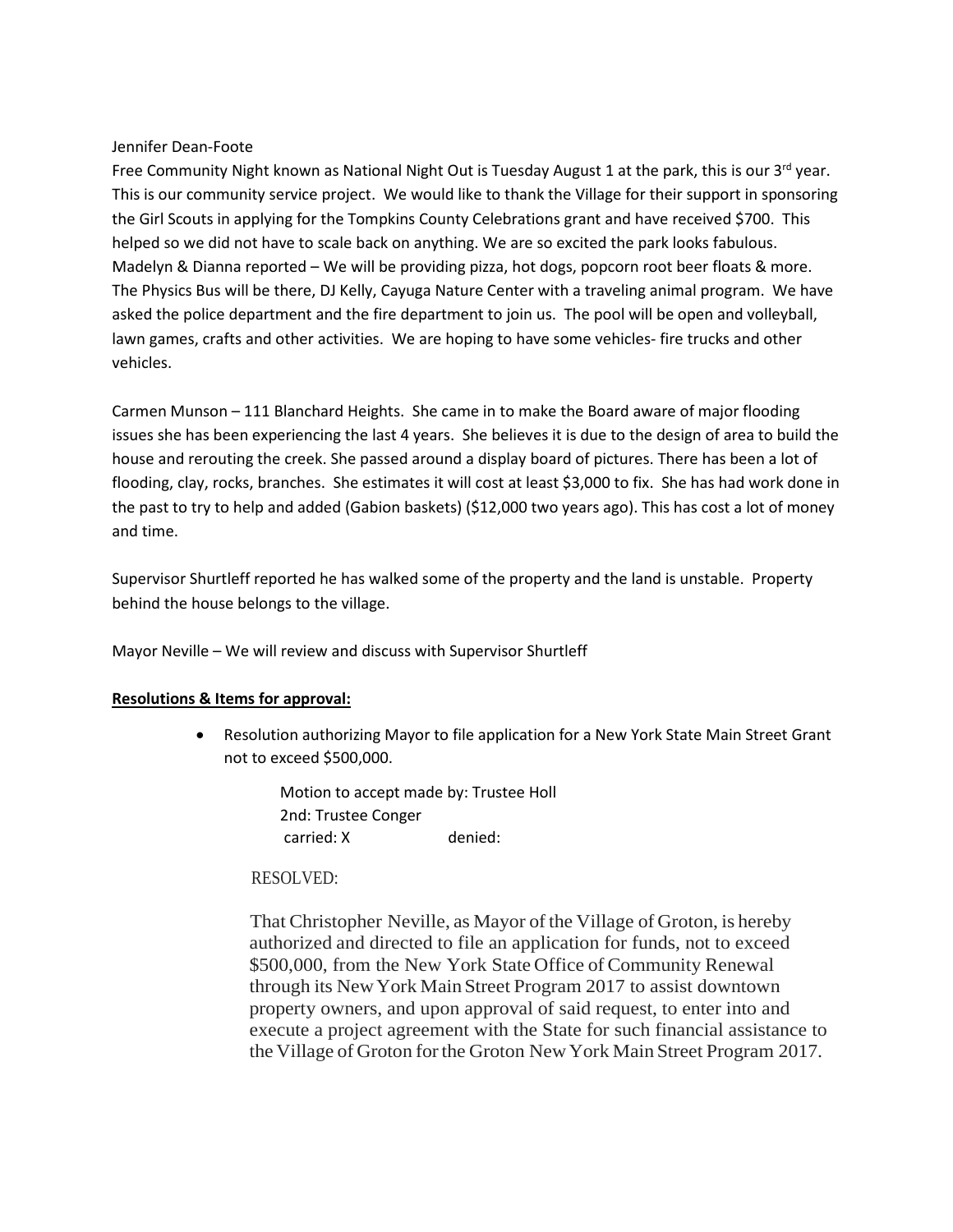• Resolution authorizing application for Industrial Access Program funds.

Motion to accept made by: Trustee Holl 2nd: Trustee Conger carried: X denied:

Village of Groton

## IAP Grant Application

# GROTON INDUSTRIAL PARK IMPROVEMENTS AUTHORIZING RESOLUTION

I, Charles V. Rankin, the duly qualified and acting Clerk of the Village of Groton, New York, do hereby certify that the following resolution was adopted at our special meeting of the Groton Village Board, held on

July 17, 2017, and is incorporated in the· original minutes of said meeting, and that said resolution as not been altered, amended or revoked and is in full force and effect.

# RESOLVED:

As sponsor of the proposed Industrial Access Program ("IAP") project in the Village of Groton, the Village understands that Region 3 (Syracuse) of the New York State Department of Transportation (DOT) has submitted a formal application to their Main Office on our behalf for IAP finds in the amount of \$175,000. It is further understood that \$175,000 of IAP funding has been awarded to our proposed project and that there will be no increase in the amount if it is later found to be insufficient for the purpose(s) specified in the application. The Village agrees to repay 40% (\$70,000) of the final IAP amount received for the project over a five-year term at no interest.

It is understood by the Village that the information provided by the Village to DOT in the IAP application will be incorporated in the project agreements. Upon award of IAP funds and completion of the construction, the Village of Groton will own and maintain roadway.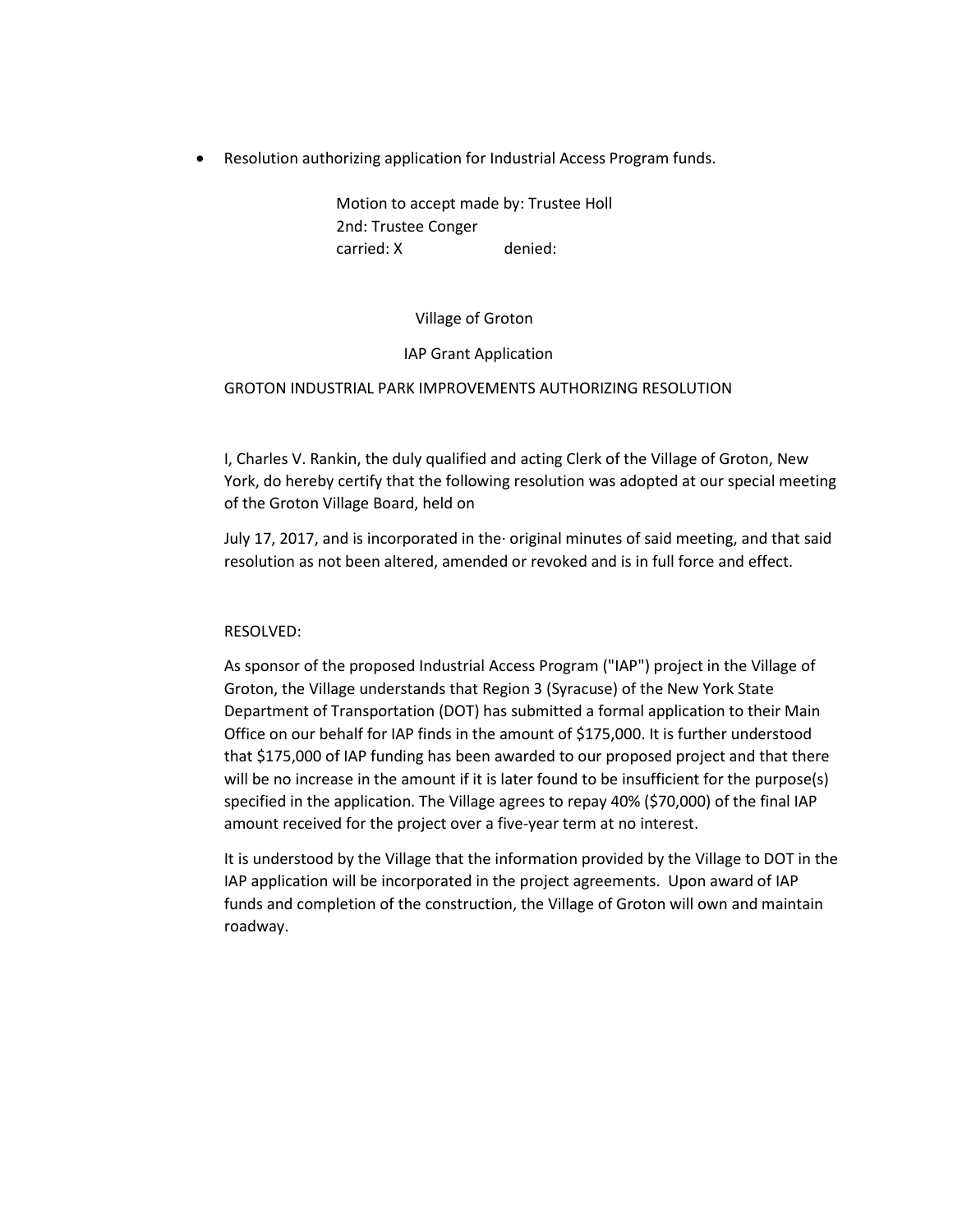• Bond resolution authorizing \$275,000 to pay part of cost of improvements on West South Street, subject to permissive referendum.

> Motion to accept made by: Trustee Holl 2nd: Trustee Morey

> > Roll Call on vote:

| <b>Trustee Conger</b> | Voting Aye |  |
|-----------------------|------------|--|
| <b>Trustee Morey</b>  | Voting Aye |  |
| Trustee Holl          | Voting Aye |  |
| Mayor Neville         | Voting Aye |  |
| <b>Trustee Evener</b> | Absent     |  |
| carried: X            | denied:    |  |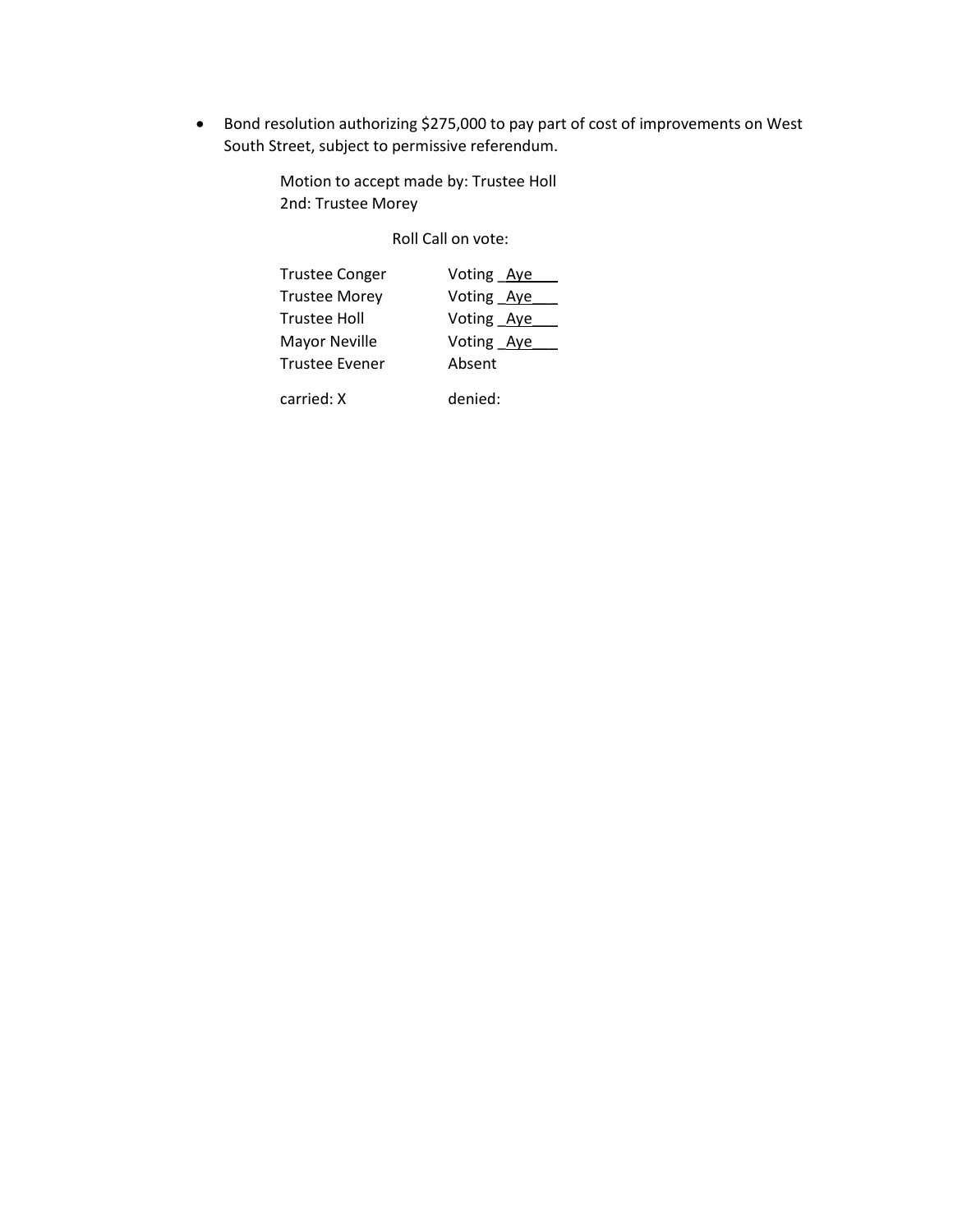# BOND RESOLUTION DATED JULY 17, 2017.

A RESOLUTION AUTHORIZING, SUBJECT TO PERMISSIVE REFERENDUM, THE ISSUANCE OF \$275,000 TO PAY A PORTION OF THE COST OF THE IMPROVEMENTS TO THE STORMWATER COLLECTION SYSTEM IN AND FOR THE VILLAGE OF GROTON, TOMPKINS COUNTY, NEW YORK, AT A MAXIMUM ESTIMATED COST OF \$761,679.

WHEREAS, all conditions precedent to the financing of the capital project hereinafter described, have been performed; and

WHEREAS, the capital project hereinafter described has been determined to be an Type II Action pursuant to 6 NYCRR Part 617.5(c)(2) of the regulations of the New York State Department of Environmental Conservation promulgated pursuant to 6 NYCRR Part 617.5(c)(2) of the State Environmental Quality Review Act, the implementation of which as proposed, said regulations provide that same will not result in any significant adverse environmental effects; and

WHEREAS, it is now desired to authorize such capital project and it's financing; NOW,

# THEREFORE, BE IT

BE IT RESOLVED, by the affirmative vote of not less than two-thirds of the total voting strength of the Board of Trustees of the Village of Groton, Tompkins County, New York, as follows:

Section 1. Improvements to the stormwater collection system in and for the Village of Groton, Tompkins County, New York, including original furnishings, equipment, machinery, apparatus, appurtenances and incidental improvements and expenses in connection therewith, are hereby authorized, subject to permissive referendum, at a maximum estimated cost of \$761,679.

Section 2. It is hereby determined that the plan for the financing of the aforesaid \$761,679 maximum estimated cost is as follows: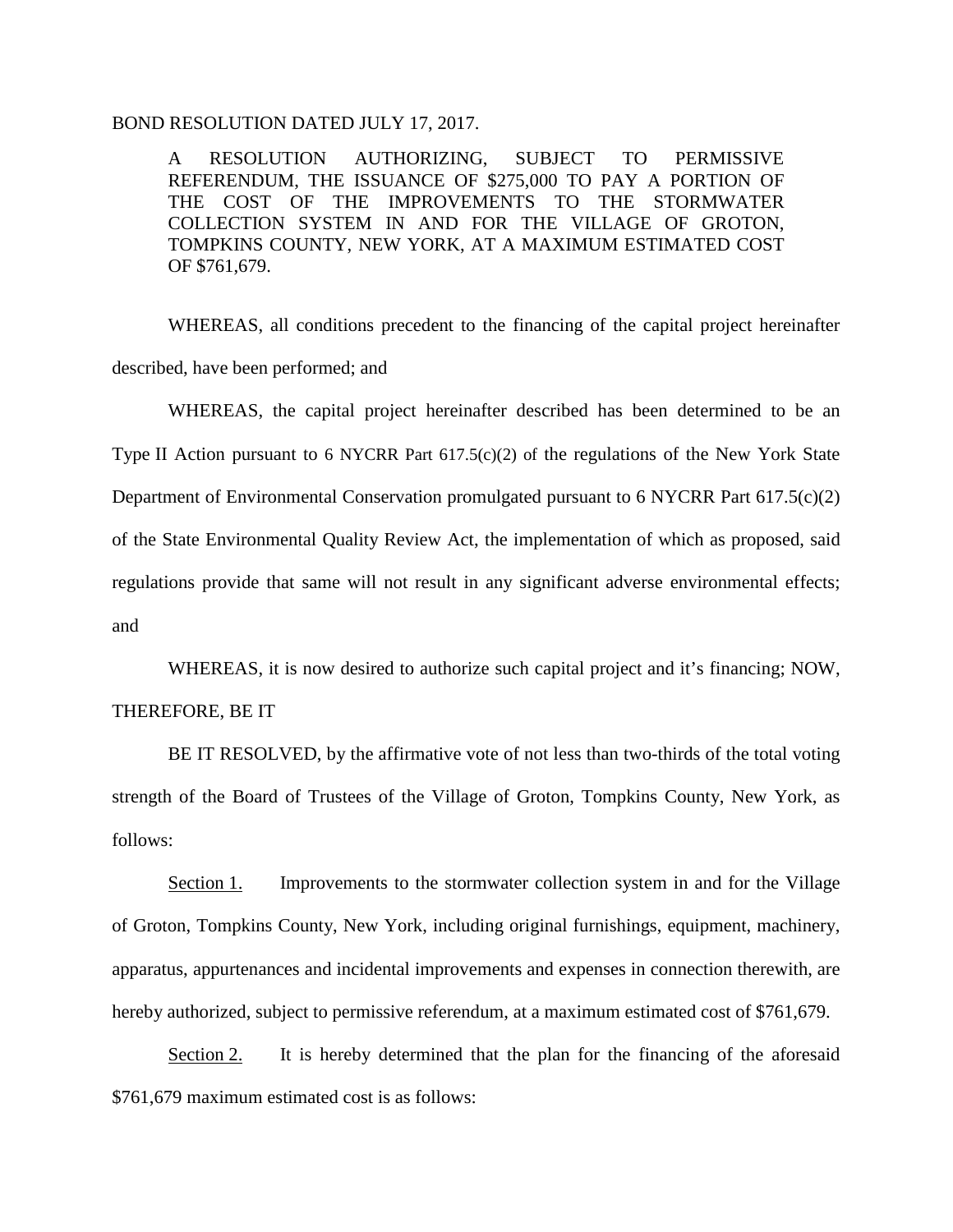- a) by the issuance of not exceeding \$275,000 serial bonds of the Village hereby authorized to be issued therefor, pursuant to the provisions of the Local Finance Law; and
- b) by the expenditure of \$75,000 Capital Reserve Fund monies, which monies of said Village are hereby authorized therefor; and
- c) by the expenditure of \$411,679 grant monies, which expenditure is hereby authorized therefor.

Section 3. It is hereby determined that the period of probable usefulness of the aforesaid specific object or purpose is forty years, pursuant to subdivision 4 of paragraph a of Section 11.00 of the Local Finance Law. It is hereby further determined that the maximum maturity of the serial bonds herein authorized will exceed five years.

Section 4. The faith and credit of said Village of Groton, Tompkins County, New York, are hereby irrevocably pledged for the payment of the principal of and interest on such bonds as the same respectively become due and payable. An annual appropriation shall be made in each year sufficient to pay the principal of and interest on such bonds becoming due and payable in such year. To the extent not paid from other sources, there shall annually be levied on all the taxable real property of said Village, a tax sufficient to pay the principal of and interest on such bonds as the same become due and payable.

Section 5. Subject to the provisions of the Local Finance Law, the power to authorize the issuance of and to sell bond anticipation notes in anticipation of the issuance and sale of the serial bonds herein authorized, including renewals of such notes, is hereby delegated to the Village Treasurer, the chief fiscal officer. Such notes shall be of such terms, form and contents,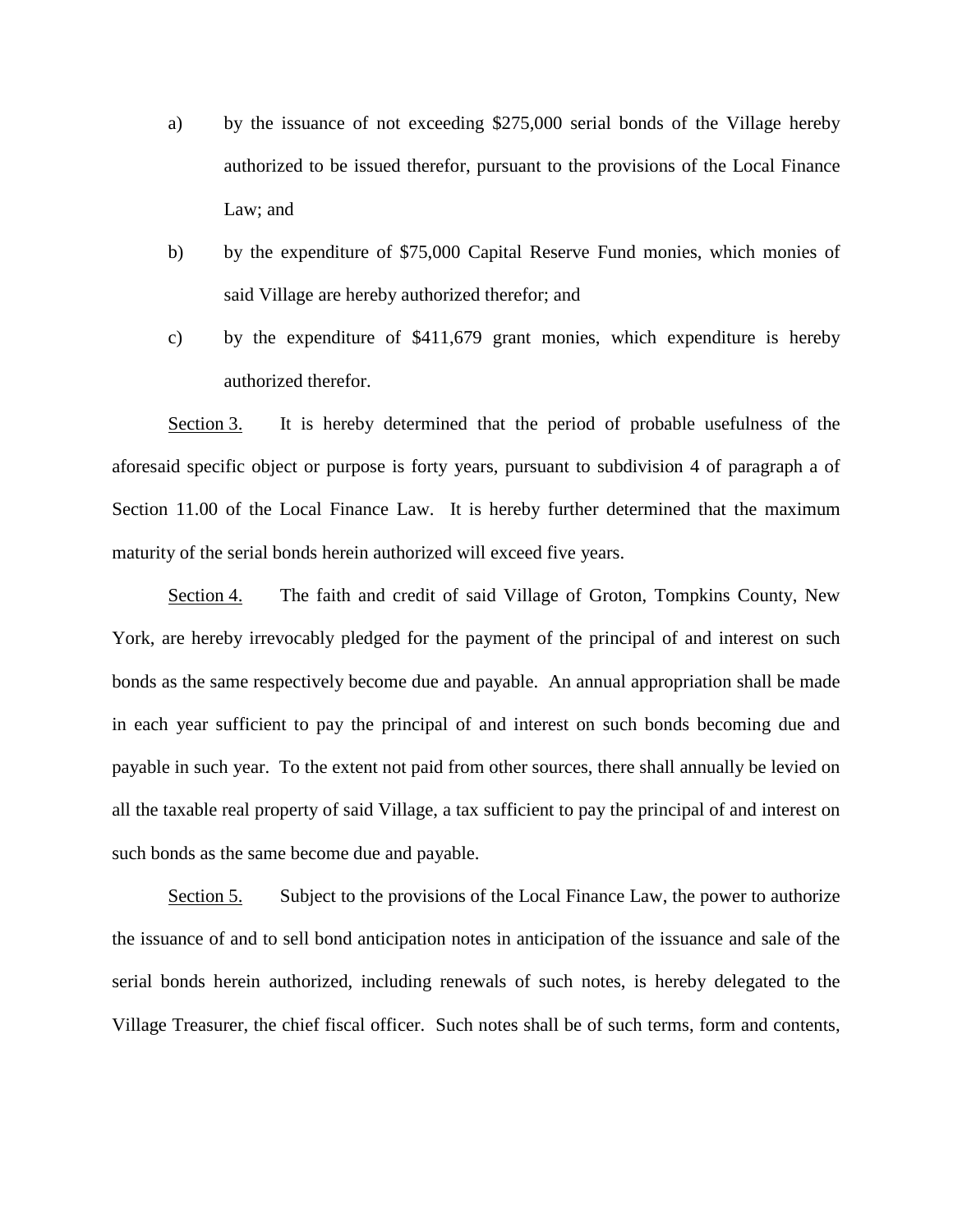and shall be sold in such manner, as may be prescribed by said Village Treasurer, consistent with the provisions of the Local Finance Law.

Section 6. All other matters except as provided herein relating to the serial bonds herein authorized including the date, denominations, maturities and interest payment dates, within the limitations prescribed herein and the manner of execution of the same, including the consolidation with other issues, and also the ability to issue serial bonds with substantially level or declining annual debt service and including the sale thereof to the New York State Environmental Facilities Corporation, shall be determined by the Village Treasurer, the chief fiscal officer of such Village. Such bonds shall contain substantially the recital of validity clause provided for in Section 52.00 of the Local Finance Law, and shall otherwise be in such form and contain such recitals, in addition to those required by Section 51.00 of the Local Finance Law, as the Village Treasurer shall determine consistent with the provisions of the Local Finance Law.

Section 7. The Village Treasurer is hereby further authorized, at his or her sole discretion, to execute a project finance agreement, and any other agreements with the New York State Department of Environmental Conservation and/or the New York State Environmental Facilities Corporation, including amendments thereto, and including any instruments (or amendments thereto) in the effectuation thereof, in order to effect the financing or refinancing of the specific object or purpose described in Section 1 hereof, or a portion thereof, by a bond, and/or note issue of said Village in the event of the sale of same to the New York State Environmental Facilities Corporation.

Section 8. The power to issue and sell notes to the New York State Environmental Facilities Corporation pursuant to Section 169.00 of the Local Finance Law is hereby delegated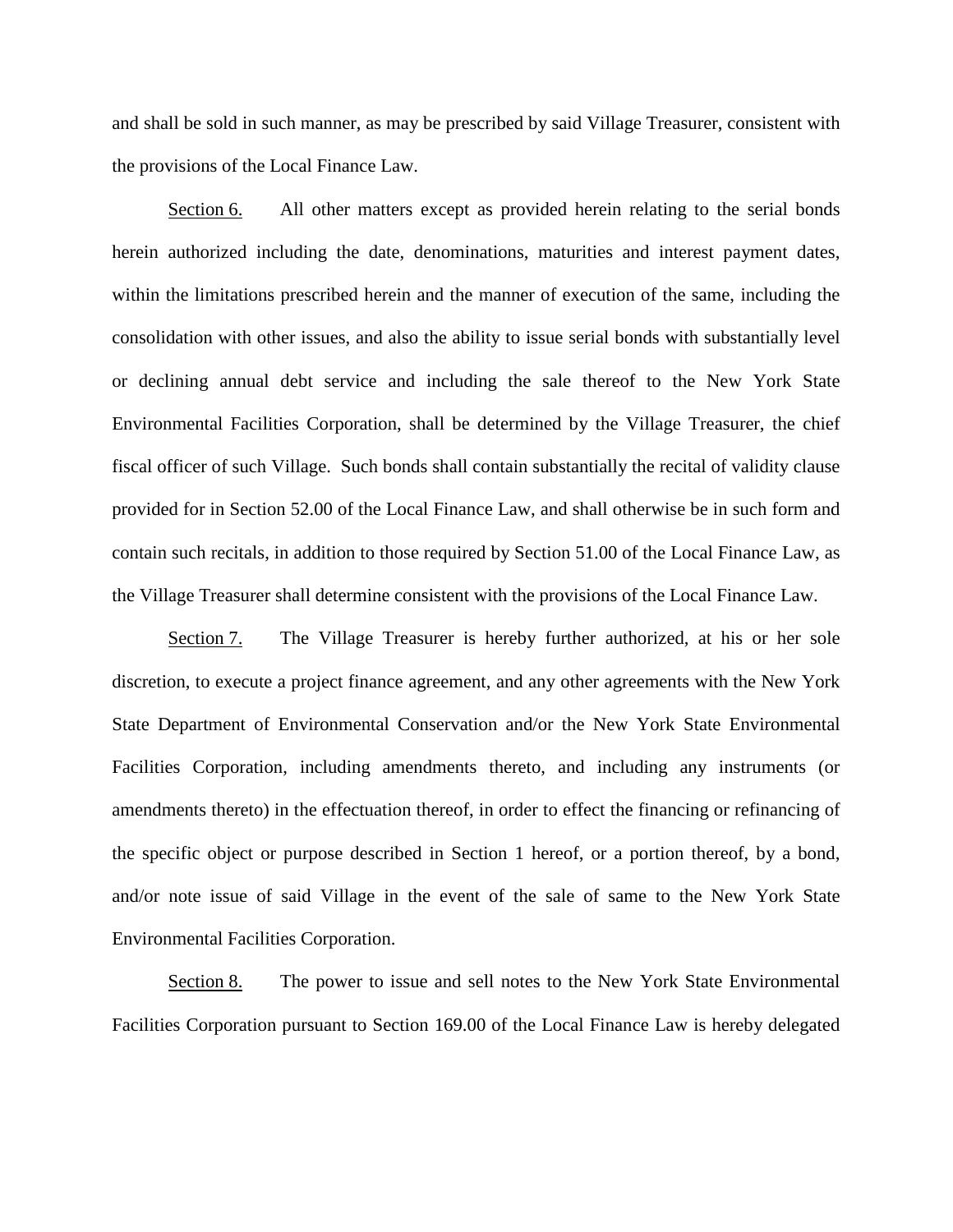to the Village Treasurer. Such notes shall be of such terms, form and contents as may be prescribed by said Village Treasurer consistent with the provisions of the Local Finance Law.

Section 9. The validity of such bonds and bond anticipation notes may be contested only if:

- 1) Such obligations are authorized for an object or purpose for which said Village is not authorized to expend money, or
- 2) The provisions of law which should be complied with at the date of publication of this resolution are not substantially complied with,

and an action, suit or proceeding contesting such validity is commenced within twenty days after the date of such publication, or

3) Such obligations are authorized in violation of the provisions of the Constitution.

Section 10. This resolution shall constitute a statement of official intent for purposes of Treasury Regulations Section 1.150-2. Other than as specified in this resolution, no monies are, or are reasonably expected to be, reserved, allocated on a long-term basis, or otherwise set aside with respect to the permanent funding of the object or purpose described herein.

Section 11. Upon this resolution taking effect, the same shall be published in full or summary form in the official newspaper of said Village for such purpose, together with a notice of the Village Clerk in substantially the form provided in Section 81.00 of the Local Finance Law.

Section 12. Pursuant to the provisions of Section 36.00 of the Local Finance Law, this resolution is adopted subject to permissive referendum.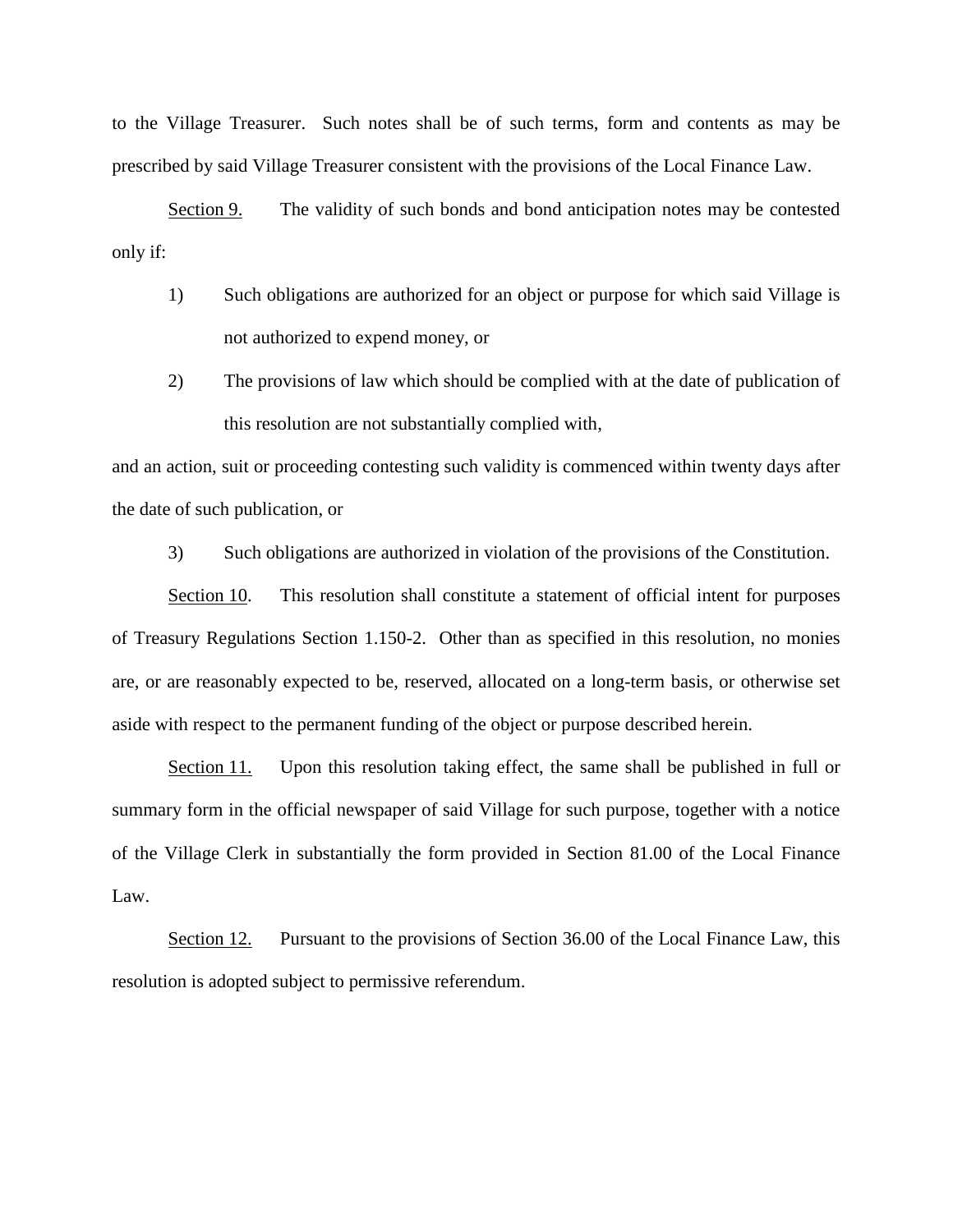- Approval of Technical Services Change Order No. 2 to allow for inspection services on the Stormwater Project. Discussion followed of details of the project. Supervisor Shurtleff reported that Doug Withey will work with CT Male. Motion to accept made by: Trustee Holl 2nd: Trustee Morey carried: X denied:
- Resolution authorizing Mayor to sign a purchase offer to the First National Bank of Groton in the amount of \$250,000, contingent upon environmental review by the Village Engineer

Motion to accept made by: Trustee Holl 2nd: Trustee Morey All in favor. carried: X denied: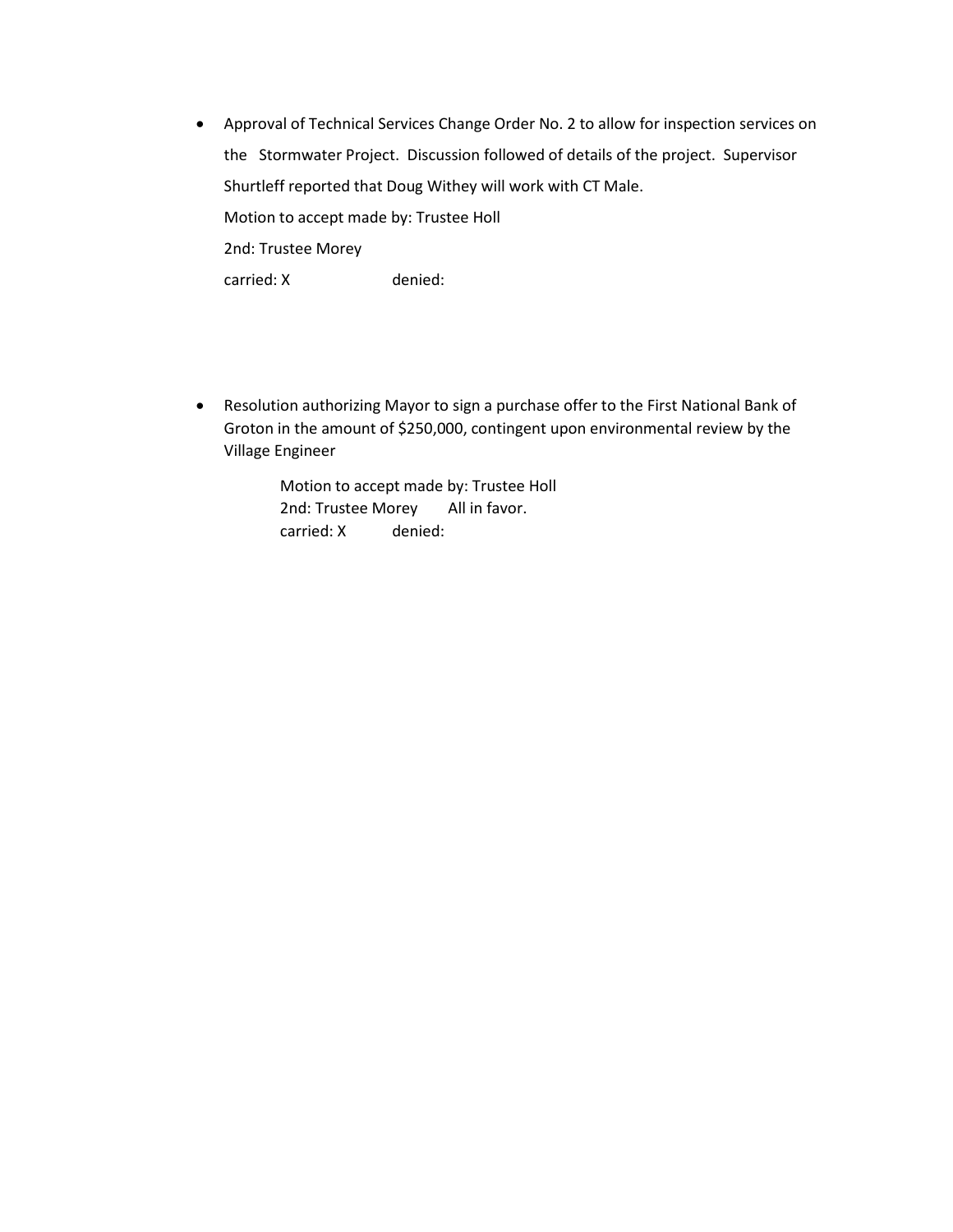## **Real Property Acquisition Authorization Resolution**

#### WHEREAS:

- A. The Village of Groton (the "Village") has been considering and evaluating for an extended period of time the possible acquisition of certain unimproved real property in the Village owned by First National Bank of Groton, identified as Village of Groton Tax parcel 7.-2-18 consisting of approximately 2.10 acres of land and commonly known as 308 Main Street, and has been considering and evaluating the potential beneficial use of the property to accommodate and address certain municipal goals and objectives of the Village, including, but not limited to, (i) the possible construction of a public safety building and public use spaces; (ii) the ability to address and remediate certain long-standing equipment housing requirements, access thereto, and potential life safety matters related thereto; (iii) the fulfillment of planning objectives in accordance with the Village's Comprehensive Plan; and (iv) the resulting benefits to the Village community and its residents; and
- B. The Village Board of Trustees has extensively and carefully reviewed the potential acquisition of such unimproved real property and the identified purposes and benefits; and
- C. The Village Board of Trustees has furthermore thoroughly reviewed the potential acquisition and cost of such unimproved real property, and thereby undertaken a cost/benefit analysis so as achieve the Village's identified goals and needs while at the same time determining a fair, reasonable and acceptable purchase price for such unimproved property; and
- D. The Village Board of Trustees' evaluation and efforts as to the proposed purchase and expenditure of funds for the unimproved real property have included various matters and concerns, including, but not limited to, the evaluation of the issues above, the amount for which the property is being offered by the Seller, and the direct and indirect usefulness of the proposed property for the Village's long-term goals; and
- E. The Village has recently undertaken discussions and negotiations with the current owner of the proposed unimproved property regarding the potential acquisition thereof and the financial terms related thereto; and
- F. The Mayor and the owner of such unimproved real property have verbally agreed to a proposed purchase price for the Property of the sum of \$250,000 and the Village Board of Trustees desires to authorize the Mayor to proceed with negotiations with the owner of such unimproved real property.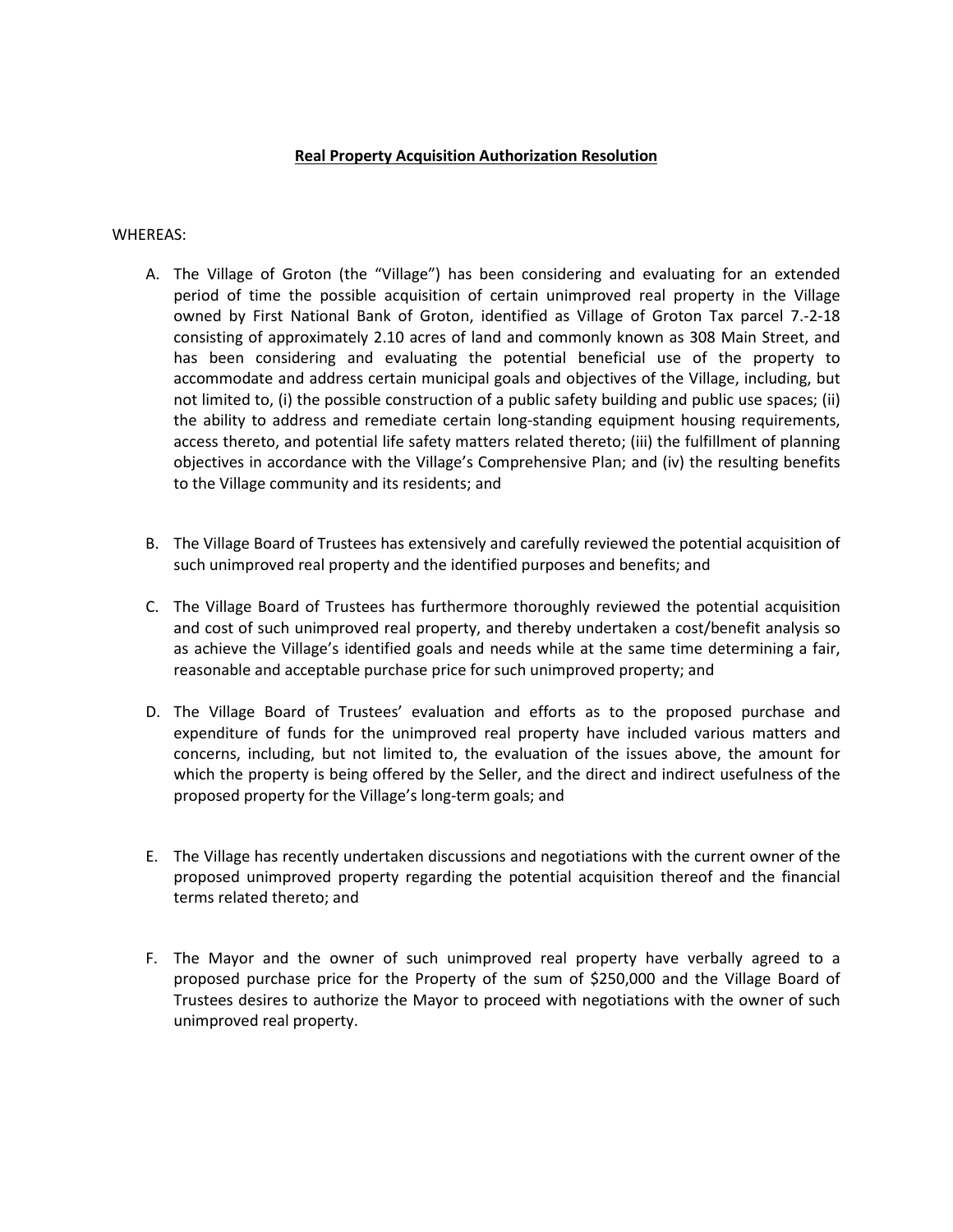## NOW, THEREFORE, BE IT RESOLVED AS FOLLOWS:

- 1. The Village Board of Trustees hereby determines that proceeding with the acquisition will be in the best interests of the Village and authorizes the Village Mayor, the Deputy Mayor and the attorney for the Village to negotiate a formal purchase agreement for the unimproved real property, which formal agreement is to be subject to the final approval as to form and content by the Mayor, the Attorney for the Village, and this Board of Trustees, such formal agreement to be contingent upon (i) final review and approval of the Phase II environmental review of the property by the engineers for the Village, (ii) either the making of a determination by the designated lead agency pursuant to Part 617 of the Implementing Regulations pertaining to Article 8 of the Environmental Conservation Law (the State Environmental Quality Review Act ["SEQRA"]), that execution of the purchase agreement as provided for herein is a Type II action, constituting "routine or continuing agency administration and management, not including new programs or major reordering of priorities that may affect the environment," and thus may be processed without further regard to SEQRA, or that, if not determined to be a Type II action, all requirements of SEQRA are complied with, and (iii) the Village obtaining a satisfactory appraisal ; and
- 2. The Village Board of Trustees authorizes the Mayor, Deputy Mayor, the Clerk/Administrator, and/or the attorney for the Village to take such further actions as may be necessary and appropriate to give full force and effect to this resolution; and
- 3. The Village Board of Trustees hereby authorizes and requests that the Mayor, Village Clerk/Treasurer and the attorney for the Village take such steps and execute such documents as may be necessary, desirable and/or appropriate to effectuate the intent of this resolution; and
- 4. All actions heretofore or hereafter taken by the Mayor, Village Clerk/Treasurer and the attorney for the Village within the terms and in conformity with the intent and purpose of this resolution hereby are in all respects ratified, confirmed and approved as the proper and authorized acts and deeds of the Village.

# MOVED:

# SECONDED:

The vote on the foregoing resolution was as follows:

AYES:

NAYS:

The motion was declared to be carried: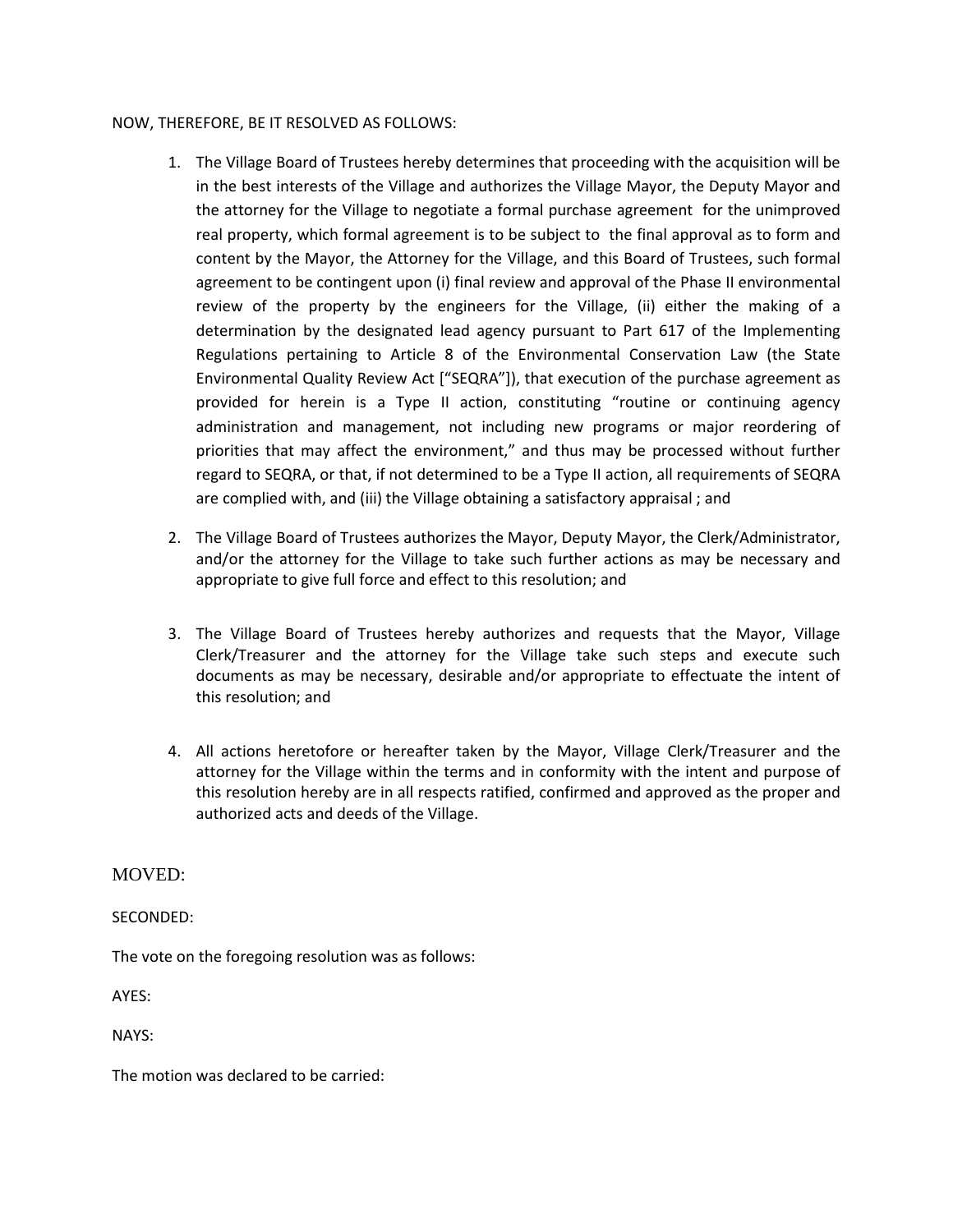• Approval of exception to the Open Container Law for the GCS Class of 1987.

Motion to accept made by: Trustee Holl 2nd: Trustee Conger carried: X denied:

• Approve travel for Chuck Rankin and Nancy Niswender to attend NYS GFOA Central Region Summer Seminar in Skaneateles on August 4th.

> Motion to accept made by: Trustee Conger 2nd: Trustee Morey carried: X denied:

• Approval of Application to NYS Liquor Authority for Wally's Liquor and Wine Alterations Discussion followed – Code Enf. Anderson reported that he did a walk-through of the facility. They are requesting to double the size of the liquor store and make a bigger office. Code Enf. Anderson did not see any issues with this.

> Motion to accept made by: Trustee Morey 2nd: Trustee Holl carried: X denied:

• Approval of Noise Variance Request – American Legion Club for Groton Olde Home Days 8/24-8/26

> Motion to accept made by: Trustee Holl 2nd: Trustee Conger carried: X denied:

# **Sidewalk Policy**

A discussion followed of research the City of Ithaca policy and procedures to see if this is a direction we may be able to go. Trustee Holl requested that Deputy Treasurer Niswender and Administrator Rankin research information on this and how to determine amounts that may be able to be collected through a village tax. Other items to consider - size of sidewalk or if there is not one on the property. Possible selection could be similar to the way we do roads - # of feet per year. For now, we will continue on with our current plan. We should review our code to see if it is 60 or 90 days after notification that we are required to act. We should discuss this with our attorney if there is any way to suspend the code for this year. Code Enf Anderson reported that he has sent out 3-4 notices.